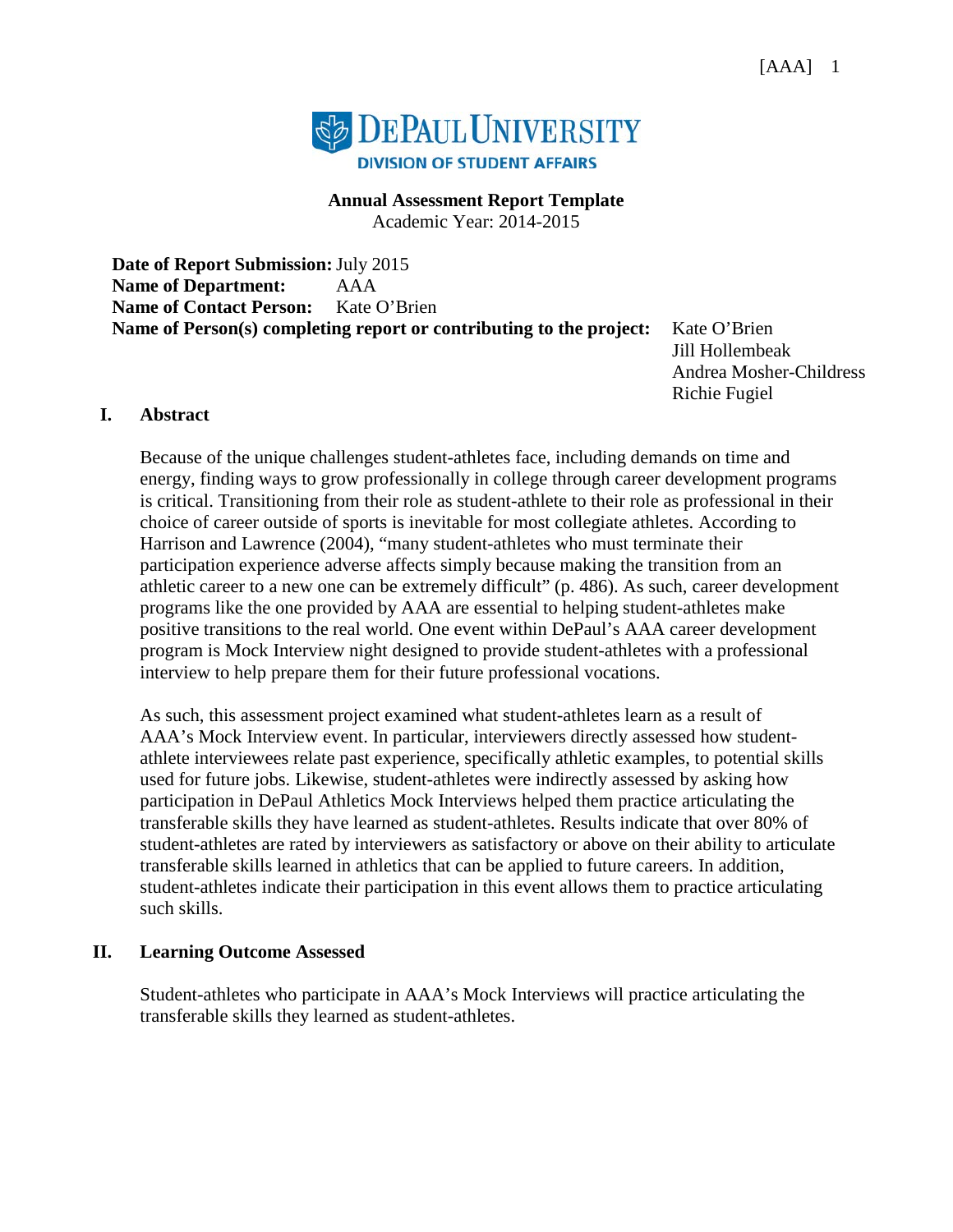#### **III. Introduction & Context**

Assessing Mock Interview night is connected to the Vision Twenty18 goals specifically through objective 1a: "Focus the entire university community on student learning and success," by strengthening the student experience and expanding learning support services. Mock Interview night, offered to our junior student-athletes, connects to this objective by providing specific programming that enhances connections between curricular and cocurricular programs and also enhancing career advising.

One *Divisional Learning Outcome* includes students gaining *Intellectual Skills and Practical Competence* surrounding career development. Practical competence of transferable skills is critical to this learning outcome. By providing specific events such as the one assessed, DePaul student-athletes are better prepared for life after college.

Finally, according to Burns, Jasinski, Dunn, and Fletcher (2013), "With regard to career development, athletes are more likely than non-athletes to face problems with career maturity, the clarity of educational plans, and adjustment to college" (p. 162). Often times, student-athletes' career development self-efficacy (CDSE) is lower than their non-athlete peers because of the various commitments with which they are involved. Burns et al. (2013), suggest, "Fortunately, CDSE is malleable and can be increased by workshops specifically developed to help students" (p. 162). Since student-athletes may have less opportunity to develop career skills through on campus employment and internships, it is important that workshops are provided that enable student-athletes to improve their career development skills. Mock Interview night proposes to provide a time and space where student-athletes have the chance to practice articulating the transferable skills they have learned in athletics and school into their potential professional development, thus increasing their career confidence.

## **IV. Data Collection & Methodology**

Data was collected via surveys from the student-athletes themselves and the assigned interviewers to indirectly and directly assess their perceived learning and actual learning of transferable skills as they relate to athletics and potential career choice.

- The specific methods used to measure student learning indirectly included a qualitative survey for the student-athletes that asked specifically "how participation in AAA's Mock Interview helped you practice articulating the transferable skills you have learned as a student-athlete?" Additionally, interviewers completed a survey that asked them to rank how the student-athlete relates past experiences, specifically athletic examples, to skills used on potential jobs that directly assessed the learning outcome. These rankings included three categories: Needs Improvement (NI), Satisfactory (S), and Excellent (E).
- All junior student-athletes who participated in Mock Interview night were assessed. This included 24 student-athletes in Winter Quarter 2015 and 12 student-athletes in Spring Quarter 2015.
- See survey for student-athletes in Appendix A and survey for interviewers in Appendix B.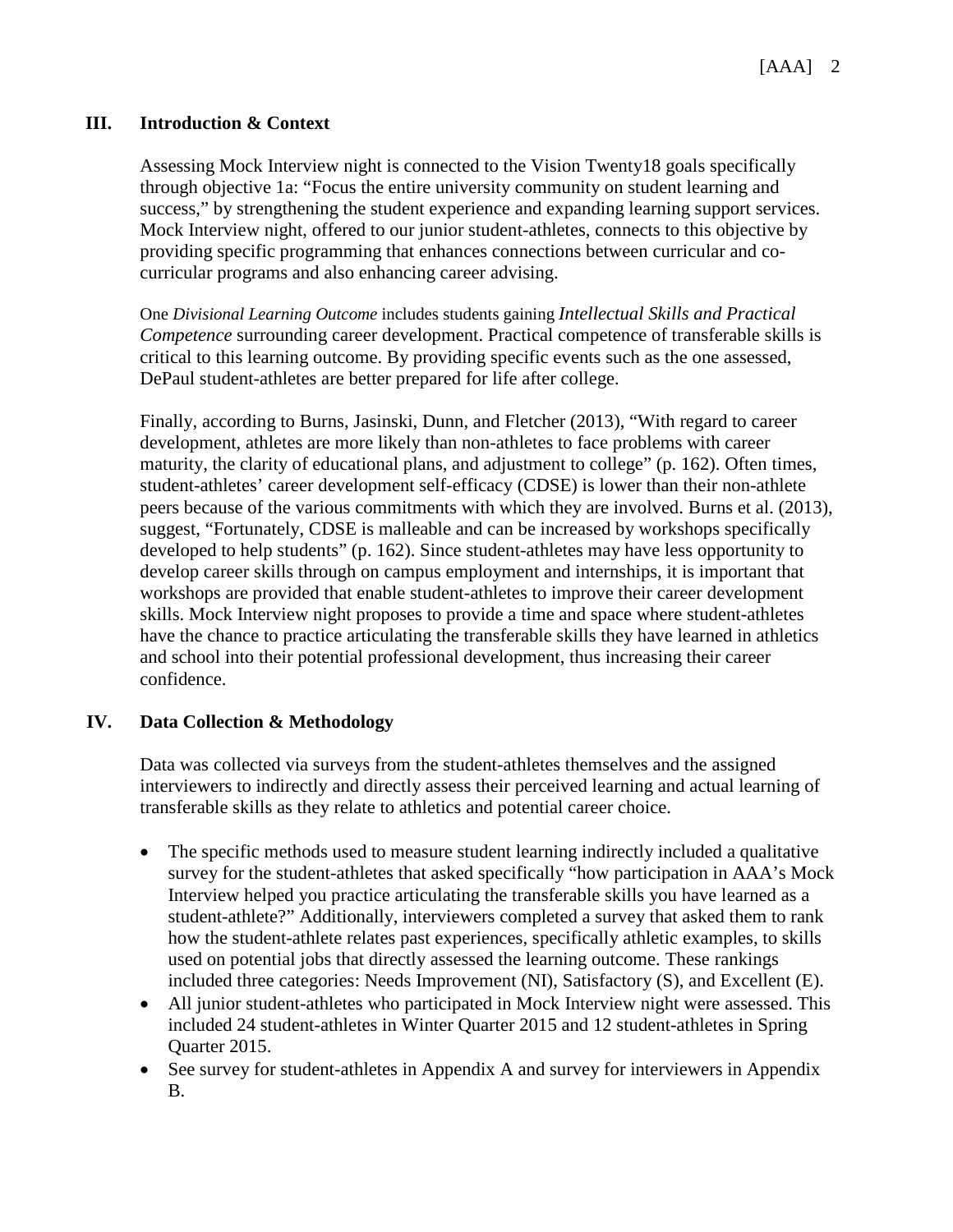How was the evidence you collected analyzed? Please explain:

- Rankings were calculated to gather the number of reported rankings including NI ( $n = 6$ ), S ( $n = 14$ ), and E ( $n = 14$ ). Two surveys were left blank; as such these forms were eliminated from the total count  $(N = 34)$ .
- Qualitative or indirect data was analyzed by examining the responses of the studentathletes participation and highlighting themes that emerged surrounding areas where student-athletes specifically spoke of transferable skills in their answers.
- AAA analyzed the direct assessment data by calculating the percentage of each ranked category.
- Acceptable performance was determined if a student-athlete was ranked in the "S" (Satisfactory) category or above.
- Informed consent was not obtained for this project as we do not intend to publish results.
- Anonymity was protected as student-athletes submitted their results to AAA randomly and no names were used. In addition, interviewer results were kept in a secure space in AAA.

## **V. Data & Results**

- For the direct quantitative assessment, the total number of interviewers was 36, of which 34 evaluated the student-athletes on the proposed question for a response rate of 94%. In regards to the indirect assessment, of the 36 student-athletes who participated in the event, 21 answered the qualitative question about their transferable skills, for a response rate of 58%.
- 36 student-athletes in their third year participated in this assessment.
- While 21 of the student-athletes responded to the qualitative survey question, four quotes stood out as exemplifying the experience of Mock Interview night. These quotes include:
	- o Mock Interview night "helped me work on verbalizing the skills I've learned as a student-athlete and put those into tangibles that would be beneficial for a company."
	- o Through Mock Interviews, "I was able to practice playing up my leadership skills and use my experiences as tangible examples to my answers."
	- o This event "allowed me to recognize my strengths as an athlete and how these apply to the real world."
	- o Through this event, "I came to the realization that my athletic endeavors very much apply to (my future career) and should not be underplayed."

In the table below the primary learning outcome is listed along with the number of studentathletes assessed and the number of student-athletes with acceptable or better performance.

| <b>Learning Outcome</b>                | <b>Number of Students</b><br><b>Assessed</b> | <b>Number of Students</b><br>with Acceptable or<br><b>Better Performance</b> |  |
|----------------------------------------|----------------------------------------------|------------------------------------------------------------------------------|--|
| Student-athletes who participate in    |                                              |                                                                              |  |
| AAA's Mock Interviews will             | 36                                           | 28                                                                           |  |
| practice articulating the transferable |                                              |                                                                              |  |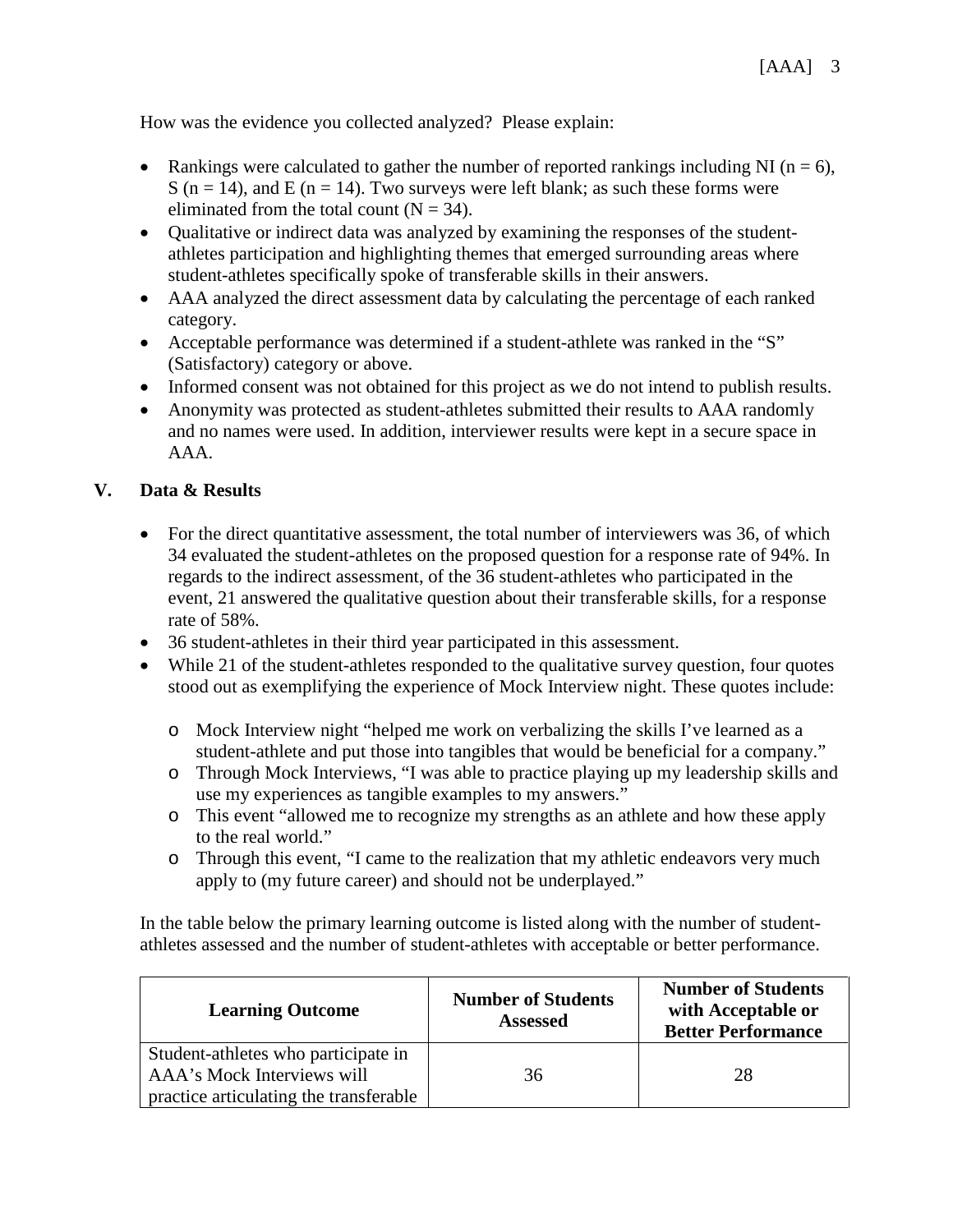| skills they learned as student- |  |
|---------------------------------|--|
| athletes.                       |  |



### **VI. Discussion & Interpretation of Results**

Evidence from this assessment indicates that the learning outcome of practicing articulating the transferable skills they learn as student-athletes is occurring. Direct and indirect evaluation suggests that student-athletes are learning, through practice situations like Mock Interview night, how to express the skills they have learned as a result of their experiences as student-athletes and are able to apply these transferable skills to potential career situations in a Mock Interview situation.

- As a result of qualitative analysis, 3 themes emerged highlighting that student learning is taking place as a result of the Mock Interview event. These themes include:
	- 1. Recognition (of transferable skills), i.e., Mock interviews "allowed me to recognize my strengths" (student-athlete response).
	- 2. Tangible/Practical implications of such knowledge; i.e., "I was able to practice playing-up my leadership skills and use my experiences as tangible examples to my answers" (student-athlete response).
	- 3. Connection between athletics and other contexts such as careers or graduate school; "My athletic endeavors very much apply to my career endeavors" (student-athlete response).
- Quantitative direct analysis also proved to be important. Key findings include the following:
	- o Overall, student-athletes grade the program as positive with 34 student-athletes ranking the overall program grade as an A and one as a C; one student-athlete did not grade the event.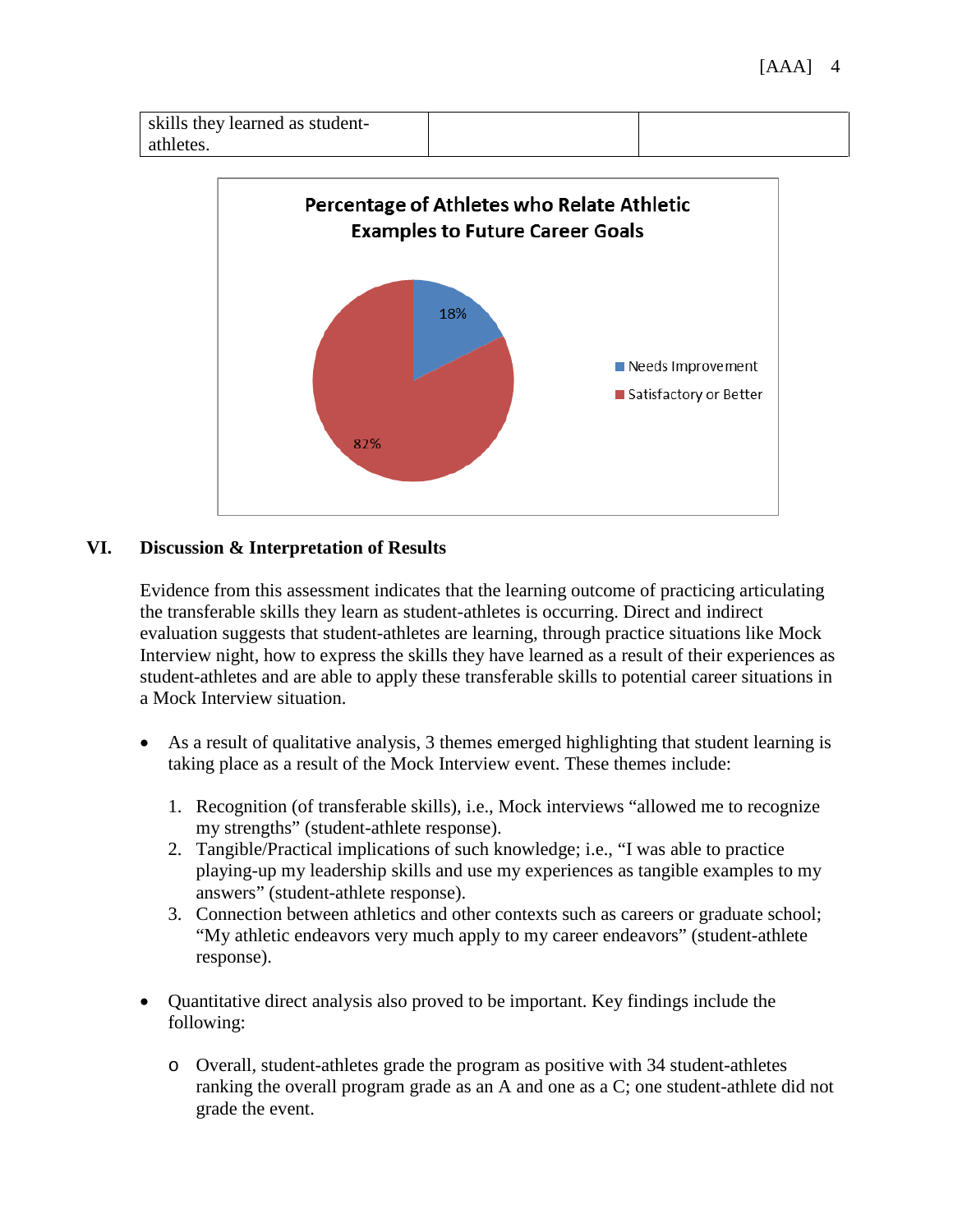- o Likewise, all of the student-athletes surveyed believe this event should continue to be required for student-athletes in their  $3<sup>rd</sup>$  year and found the experience beneficial.
- o More than 80% of student-athletes were able to satisfactorily relate athletic experiences to potential career experiences.
- o More than 80% of student-athletes were able to satisfactorily articulate transferable skills learned as a result of their experiences as student-athletes to potential job interviews.
- o Less than 18% of those who participated in this event need improvement with articulating transferable skills as related to career development and athletic participation.

As a result of this assessment, AAA reaffirmed that Mock Interview night is an important component of Life Skills programming. However, because there are a small number of junior student-athletes, it is difficult to generalize broadly about outcomes of this assessment. In addition, direct assessment measurements were not explained thoroughly to interviewers ahead of time as a result of project timing and understanding of proposed assessment. Despite these limitations, this project validates the need for continued career development programming for student-athletes on college campuses.

As student-athletes are a part of the larger student body, continued support of their career needs, and all students' career needs, is important for Student Affairs educators. Likewise, the continued need for connection to and partnership with various areas like the Career Center can provide support for developing career competence amongst a variety of students, including student-athletes. Finally, continued encouragement from coaches and advisors for our student-athletes to attend career events and practice articulating transferable skills will enable confidence building that is an invaluable part of career development in university settings like DePaul.

## **VII. Recommendations and Plans for Action**

- Results of this assessment will be shared with the Division of Student Affairs and the Athletic Department via dialogue in meetings and a poster board presentation as well as with the Academic Subcommittee of the University Athletic Board.
- Career development is an important component of the college experience for all students, including student-athletes. Continuing to partner with the Career Center and other departments that help students reach their full potential on and off the field of play is critical to Life Skills programming in AAA specifically and the university overall.
- While the majority of student-athletes successfully articulated their transferable skills, about 17% need improvement doing so. While time is the major barrier for programming, finding unique and creative ways to reach those students who still need assistance in this area will continue to be an important component of AAA's career development programming. Action plans will include encouraging coaches to help reinforce with student-athletes the importance of participation in multiple career development events, such as the Sophomore Career Day, as recommended by the Athletic Department and AAA. More exposure to practice can help student-athletes continue to develop their interview and career skills. Continued partnerships between the Career Center, AAA and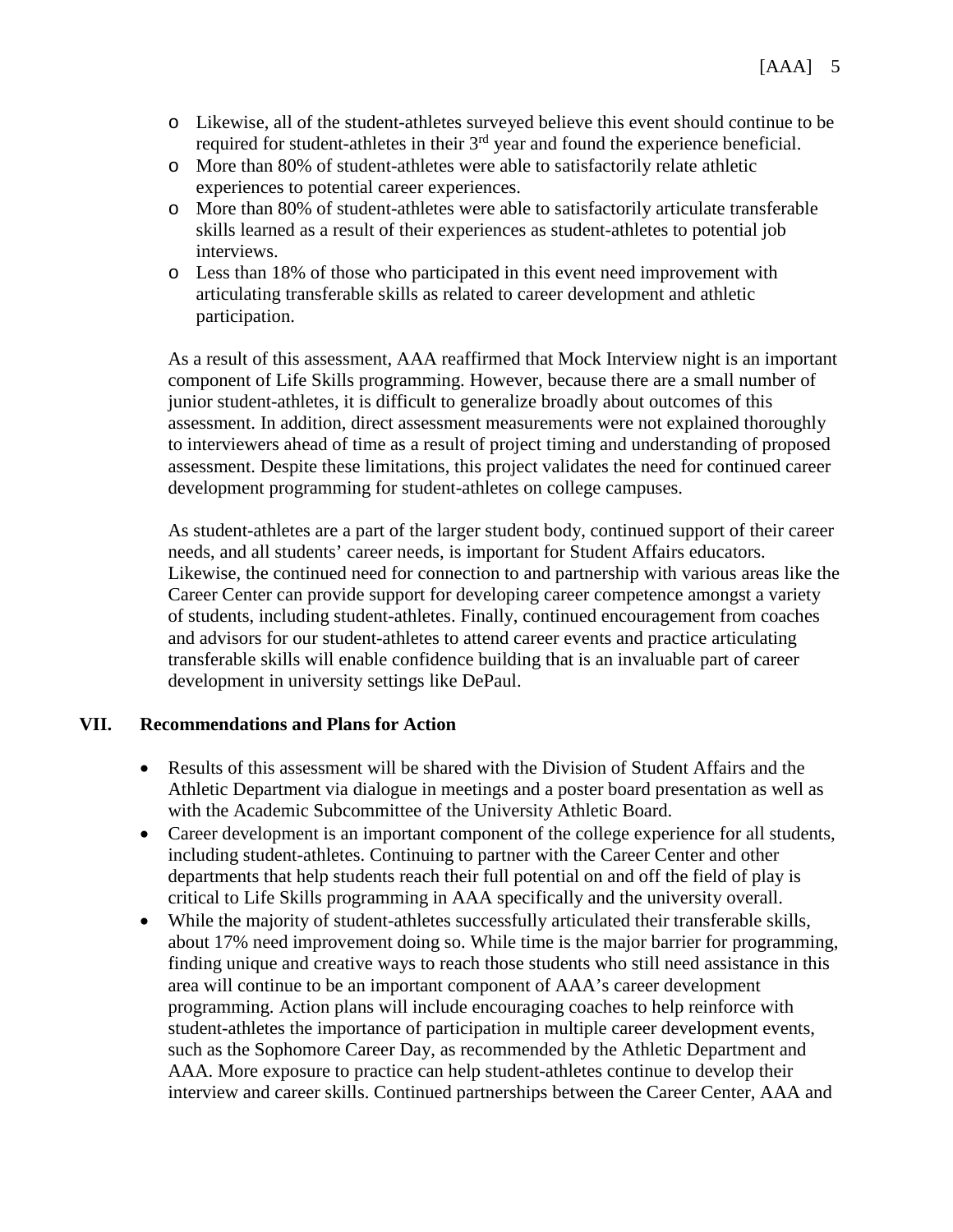Athletics can help continue the strong foundation we are trying to build for our studentathletes' transition from college to the real world.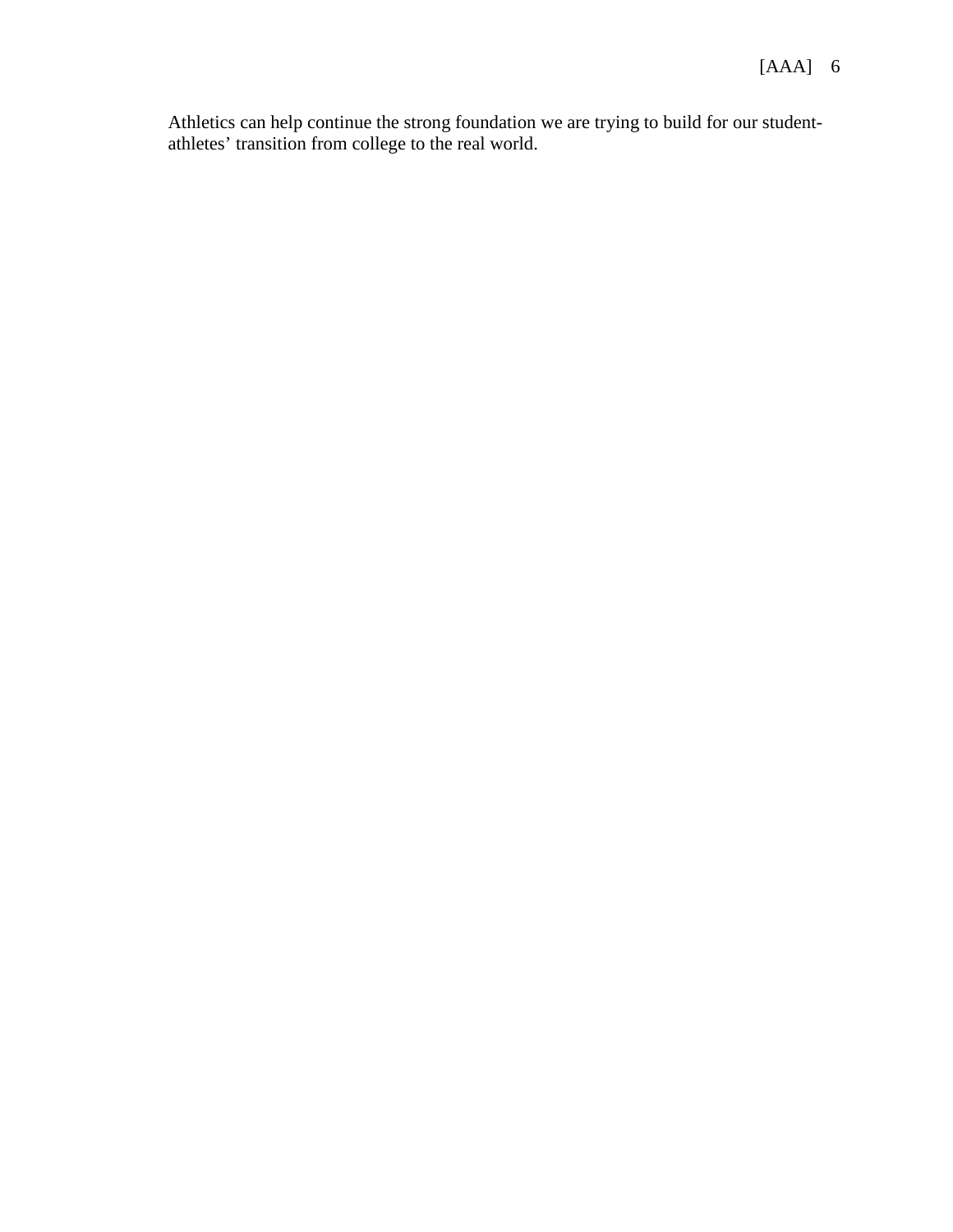## [AAA] 7

## **Appendix A**

#### **Mock Interview Review**

| <b>Overall Program Grade:</b> |                                                                               | $\mathbf{A}$         | $\mathbf{B}$ | $\mathbf C$ | D                                                                                      | F |
|-------------------------------|-------------------------------------------------------------------------------|----------------------|--------------|-------------|----------------------------------------------------------------------------------------|---|
|                               |                                                                               |                      |              |             | Did your interviewer provide you with feedback on your résumé and interviewing skills? |   |
| Yes                           | N <sub>o</sub>                                                                |                      |              |             |                                                                                        |   |
|                               | Did you find this experience beneficial?                                      |                      |              |             |                                                                                        |   |
| Yes                           | N <sub>o</sub>                                                                |                      |              |             |                                                                                        |   |
|                               | Is this something you think should be mandatory for all juniors?              |                      |              |             |                                                                                        |   |
| Yes                           | N <sub>o</sub>                                                                |                      |              |             |                                                                                        |   |
| What was most helpful?        |                                                                               |                      |              |             |                                                                                        |   |
|                               |                                                                               |                      |              |             |                                                                                        |   |
|                               | Are there any topics you wish to have covered in future Life Skills Programs? |                      |              |             |                                                                                        |   |
| Yes                           | No                                                                            | If Yes, what topics: |              |             |                                                                                        |   |

What could AAA do to improve the program?

How did participation in AAA's Mock Interviews help you practice articulating the transferable skills you have learned as student-athletes (transferable skills = skills you have learned as a student-athlete that apply to other areas of life - i.e. team work, time management, leadership etc.)?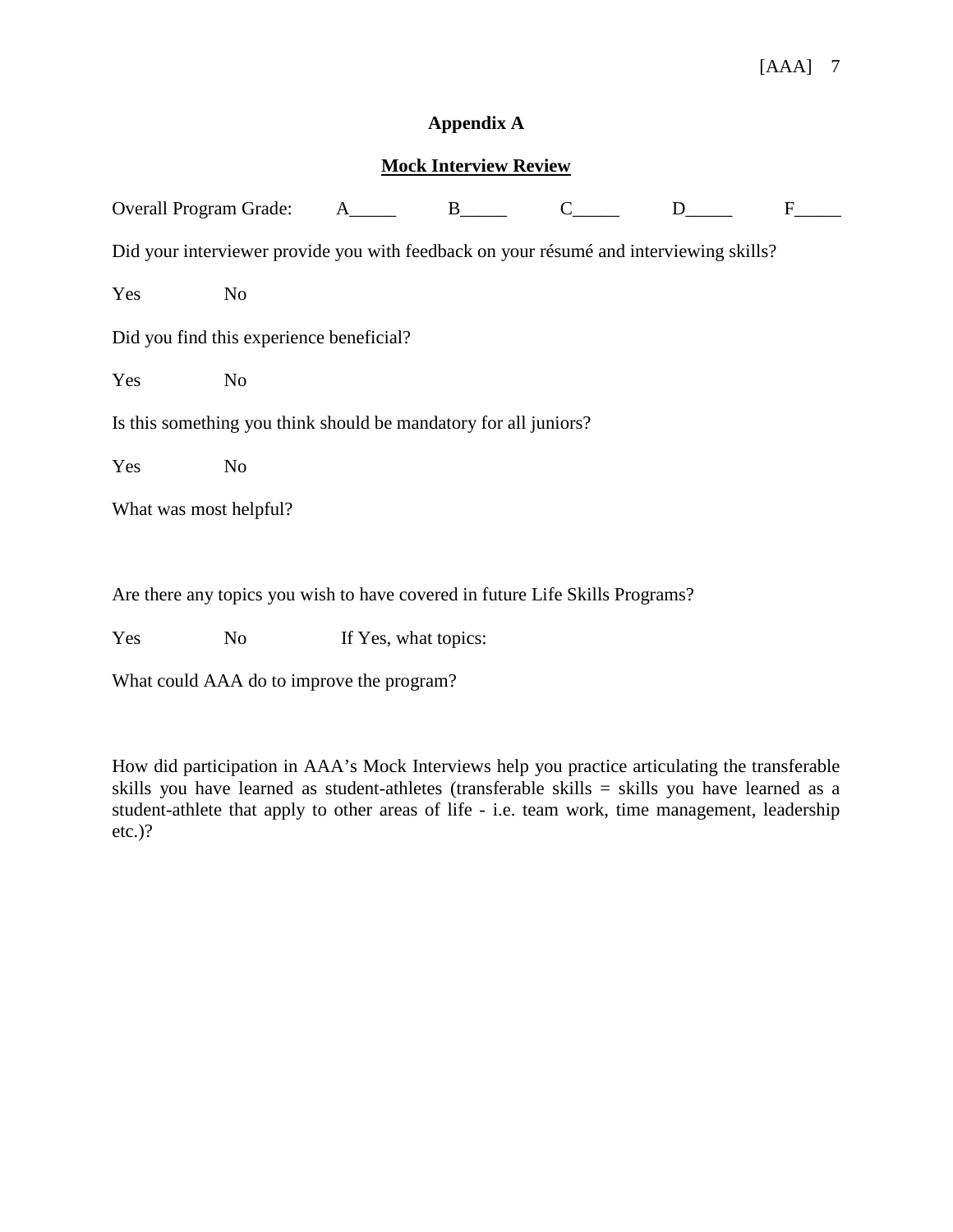| <b>Appendix B</b>                                                                             |           |   |   |
|-----------------------------------------------------------------------------------------------|-----------|---|---|
| Mock Interview Critique Sheet                                                                 |           |   |   |
| Interviewer:                                                                                  |           |   |   |
|                                                                                               |           |   |   |
| Interviewee:                                                                                  |           |   |   |
| Date:                                                                                         |           |   |   |
| Rating Key - NI: Needs Improvement, S: Satisfactory, E: Excellent                             |           |   |   |
| FIRST IMPRESSIONS/IMAGE & APPEARANCE                                                          | <b>NI</b> | S | E |
| Submits an updated, targeted and professional looking resume prior to the interview           |           |   |   |
| Brings an additional copy of resume to the interview                                          |           |   |   |
| Expresses optimism and energy in initial greeting; offers a solid handshake                   |           |   |   |
| Well groomed, has good hygiene and is appropriately dressed                                   |           |   |   |
| Smiles and speaks clearly and distinctly; words are not mumbled                               |           |   |   |
| Additional comments                                                                           |           |   |   |
| NONVERBALBEHAVIOR/BODY LANGUAGE                                                               | <b>NI</b> | S | E |
| Demonstrates professionalism; sits squarely in chair; has good posture                        |           |   |   |
| Demonstrates openness and receptiveness; open position (arms are not crossed)                 |           |   |   |
| Demonstrates interest and enthusiasm; leans slightly forward; uses facial expressions         |           |   |   |
| Demonstrates confidence and attentiveness; maintains good eye contact                         |           |   |   |
| Maintains poise; appears relaxed; doesn't shift and fidget excessively<br>Additional comments |           |   |   |
| <b>VERBAL COMMUNICATION/KEY INTERVIEW CONTENT</b>                                             | ΝI        | S | E |
| Responds with concise, organized and well thought-out answers                                 |           |   |   |
| Articulates ideas clearly and uses proper grammar and appropriate vocabulary                  |           |   |   |
| Demonstrates research and understanding of the desired career and position                    |           |   |   |
| Demonstrates self awareness of work values and personal motivators                            |           |   |   |
| Illustrates strengths and skills through specific examples                                    |           |   |   |
| Relates past experiences specifically athletic examples, to skills used in the job            |           |   |   |
| Avoids flat "yes" or "no" answers                                                             |           |   |   |
| Discusses a weakness honestly but neutralizes it by explaining steps taken to improve         |           |   |   |
| Asks appropriate questions about the job                                                      |           |   |   |
| Additional comments                                                                           |           |   |   |
| <b>CLOSING THE INTERVIEW</b>                                                                  | ΝI        | S | E |
| Inquires about timeframe and next actions to be taken                                         |           |   |   |
| Thanks interviewer by name and acquires appropriate contact info. for follow-up               |           |   |   |
| Additional comments                                                                           |           |   |   |
| BASED ON AN OVERALL IMPRESSION OF YOUR INTERVIEW (Please check one)                           |           |   |   |
| You're hired!                                                                                 |           |   |   |
| You may get the job, but you haven't edged out the competition yet!                           |           |   |   |
| You need more practice and preparation before going on job interviews.                        |           |   |   |
| Additional comments                                                                           |           |   |   |

# [AAA] 8